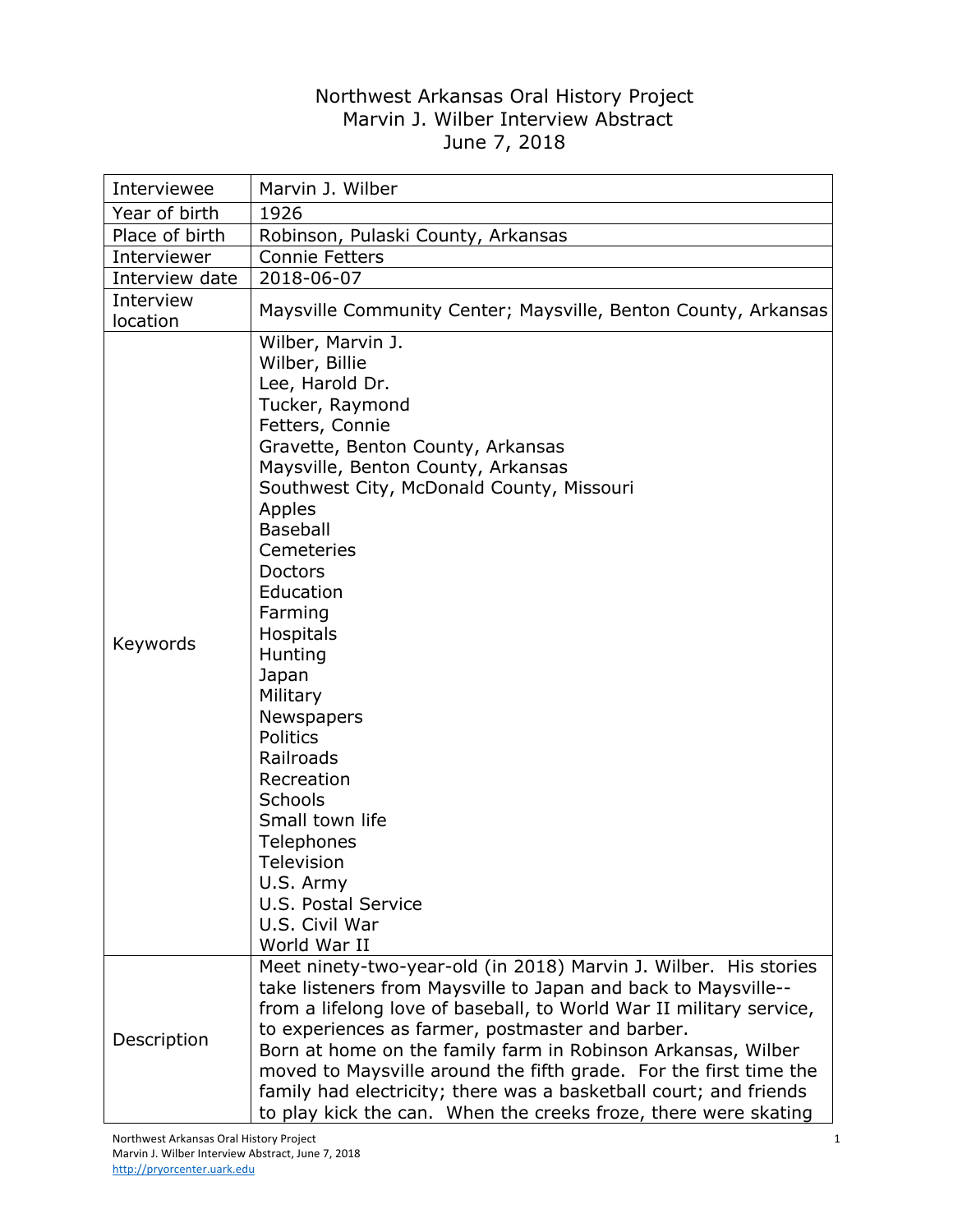| parties with horses pulling wagons and sleds. After finishing                                                              |
|----------------------------------------------------------------------------------------------------------------------------|
| grade school in Maysville, he went to high school in Southwest                                                             |
| City, Missouri. Southwest City, unlike Gravette, would pick up                                                             |
| Maysville students and did not charge tuition.                                                                             |
| During World War II there was a good market for hides.                                                                     |
| Teenagers, like himself, hunted several nights a week. Hides                                                               |
| brought more money than a job. While hunting one night he                                                                  |
| found a burial ground with markers that dated to the Civil War.                                                            |
| The weather and the railroads impacted Maysville. Wilber                                                                   |
| remembers his family, and that of his wife, Billie, talking of lots                                                        |
| of apples growing east of Maysville until the killing freeze of                                                            |
| 1929. Billie's parents told of hearing the ice damage as it                                                                |
| happened. Another impact, when the railroad went to Gravette                                                               |
| and not Maysville, some businesses left town.                                                                              |
| The Maysville that Wilber grew up in had three grocery stores, a                                                           |
| hardware store, a newspaper, a local hospital thanks to Dr. Lee.                                                           |
| The downstairs of the hospital housed the popular movie<br>theater. Wilbur laughs remembering the old western serials that |
| ended each week just as the horse was jumping over the bluff.                                                              |
| Saturday was a busy day in town as families from the                                                                       |
| surrounding farms brought produce to be traded.                                                                            |
| After graduating from high school, Wilber joined the Army. He                                                              |
| was sent to Japan as World War II was ending. He viewed                                                                    |
| firsthand the life of that country's residents. He met his brother                                                         |
| in Saipan. Together they visited the graves of relatives killed in                                                         |
| Japan during World War II.                                                                                                 |
| A few years after his discharge, Wilber and his wife moved just                                                            |
| outside Maysville. He became a barber; she a beauty operator.                                                              |
| Barbering was not what he wanted, so he did some farming. He                                                               |
| and Billie bought a local grocery store, adding feed and fertilizer                                                        |
| products to the store's shelves. When the job of local                                                                     |
| postmaster opened in the 1960s, both of them studied for the                                                               |
| test. Wilber credits getting the job to lots of studying and the                                                           |
| points he got for previous military service. He stayed with the                                                            |
| Postal Service until the 1980s. At that time, Wilber returned to                                                           |
| farming. He farms today with assistance from his children. He                                                              |
| helps oversee the Maysville Cemetery.                                                                                      |
| A life-long love of baseball began with summers filled with                                                                |
| games; every town had a team. A highlight was the field getting                                                            |
| lights. There were the teams of the Apple Blossom Men's<br>League and American Legion. Wilber was both a player and a      |
| coach. Today Wilber continues to follow the St. Louis Cardinals                                                            |
| and New York Yankees. A Razorback fan, Wilber and family                                                                   |
| attend Arkansas baseball games.                                                                                            |
| Wilber calls the advent of the telephone the biggest change he's                                                           |
| seen. He has, and uses, his cell phone. He says you can find                                                               |
| anything, including baseball statistics. He remembers the                                                                  |
| introduction of television. People who had TVs shared them with                                                            |
| each other. It was at Raymond Tucker's home in the early 1950s                                                             |
| that Wilber watched the World Series with friends. He got his                                                              |